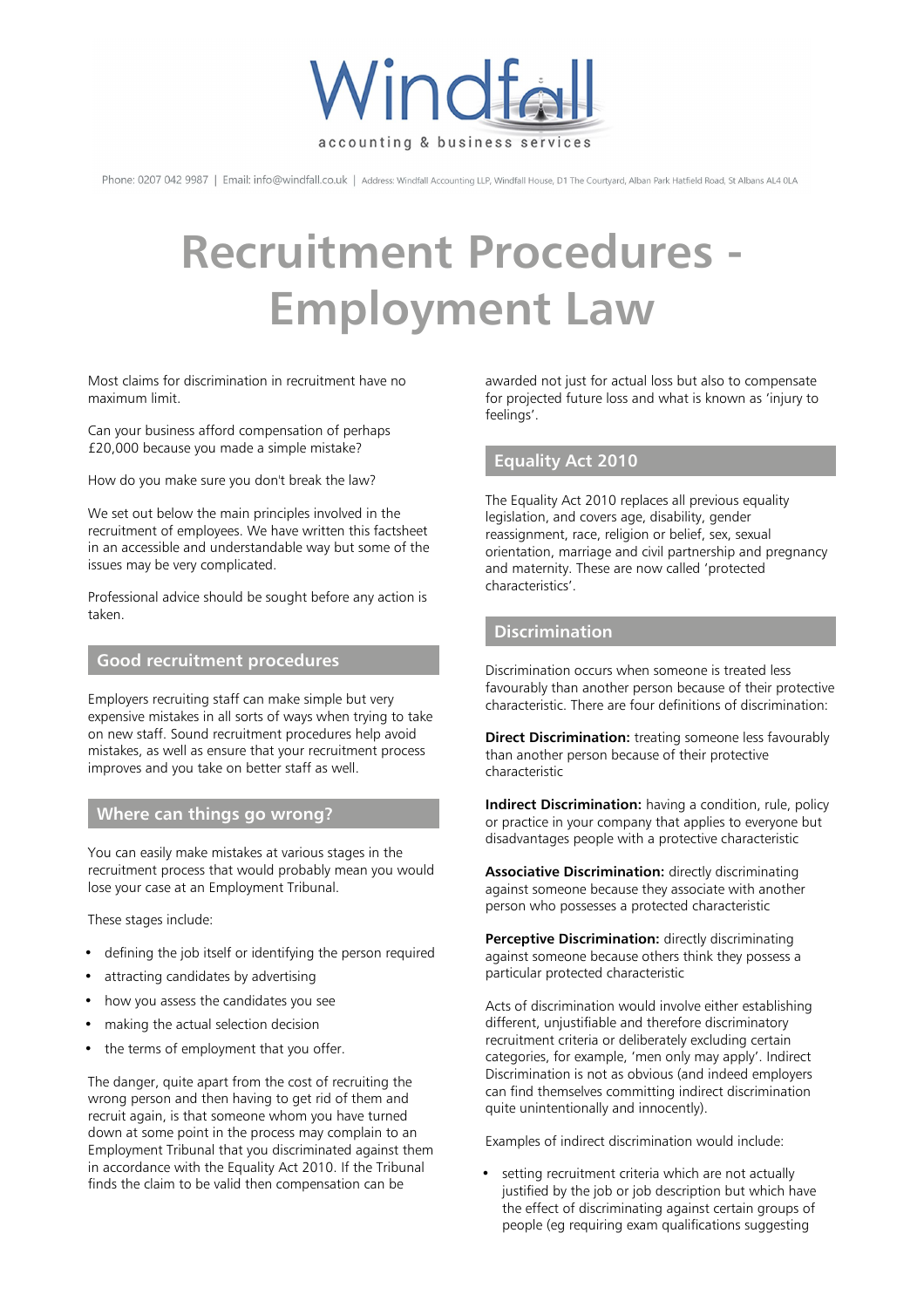skills which are not actually needed by the job and which could discriminate against individuals with learning difficulties)

- using assessment tests measuring abilities not required by the job but which could discriminate against groups of people (ie reasoning ability tests for unskilled manual jobs which could discriminate against those without English as a first language)
- setting different tests for different applicants for a job (eg female applicants cannot be asked to carry out tests of physical strength if male applicants are not asked to do the same)
- asking questions of some applicants and not of others (the classic and very common example being that of asking a female applicant when she intends starting a family).

In considering whether an act of indirect discrimination has occurred or not, an Employment Tribunal can draw reasonable inferences from an employer's normal practices in addition to looking at the facts of the particular case. The Tribunal members might for example, in the case of a claim for racial discrimination, look at the ethnic makeup of the existing workforce and compare this with the ethnic makeup of the local community. A significant difference between these proportions could suggest to the Tribunal that discrimination is more likely to have happened.

## **Possible but strictly limited exceptions where applicants can be chosen on grounds of sex, sexual orientation, religion, race or age.**

Whilst direct and indirect discrimination are generally prohibited, the legislation accepts that in some occupations it may be necessary to be of a particular sex, sexual orientation, religion, racial group or age. These limited exceptions are referred to as being Genuine Occupational Reasons (GORs) (there are no such exceptions for disability). None of the legislation actually allows discrimination to be used to maintain a balance between the sexes, the religious or the racial mix.

If a discrimination claim is brought, the burden of proof is on the employer to prove there is a GOR. You must decide whether a GOR exists before advertising the job. All roles in an organisation must be considered separately; if there is a GOR relating to one role, it will not necessarily apply to all roles within the organisation.

GORs should be reviewed each time the job becomes vacant, as circumstances may change. If only a few tasks require that the employee has a particular characteristic, you should consider whether duties could be reallocated to other employees who do meet the requirement.

Examples of GOR's in relation to varying types of discrimination are as follows:

## **Sex**

- physiology for example in modelling
- decency or privacy where there is likely to be physical contact between the job holder and persons of the opposite sex to which the latter might object such as

lavatory attendants - care needs to be taken here if there are a number of posts meaning that such contact would not necessarily happen

- single sex establishments such as prisons
- working outside the UK
- where a job involves living in and the premises which are available do not allow for appropriate privacy or decency - again care needs to be taken as the GOR will not be upheld if the employer could reasonably be expected to make suitable facilities available
- personal services such as welfare/personal/educational where these can best be provided by a man or woman this GOR is used by social services and welfare providers.

## **Religion or Belief**

- A hospital wishes to appoint a chaplain to minister the spiritual needs of the patients and staff. The hospital is not a religious organisation but decides a chaplain ought to have a religion or similar belief. The hospital may be able to show that it is a GOR within the context of the job for the post holder to have a religion or similar belief
- A Christian school may be able to show that being a Christian is a requirement of the teachers whatever subject they teach.

## **Sexual Orientation**

A scenario where a business is advertising an opportunity to work in a middle eastern country. Because gay sex (even between consenting adults) is criminalised in that country, the business may be able to demonstrate it is a GOR for the person taking the job not to be gay, lesbian or bisexual.

## **Age**

Where there is a requirement for a position as an actor for an old or young part.

### **Race**

- dramatic performance where an individual of a particular ethnic background is required
- authenticity such as the requirements for a particular modelling assignment
- providing welfare services to people of a particular racial group, where services can most effectively be provided by a member of the same racial group due to their understanding of cultural needs and sensitivities.

### **Positive Discrimination**

Since April 2011 Section 159 of the Equality Act 2010, permits employers to treat individuals with a protected characteristic more favourably than others in connection with recruitment or promotion. This applies only to candidates of equal merit and the more favourable treatment must enable or encourage an individual to